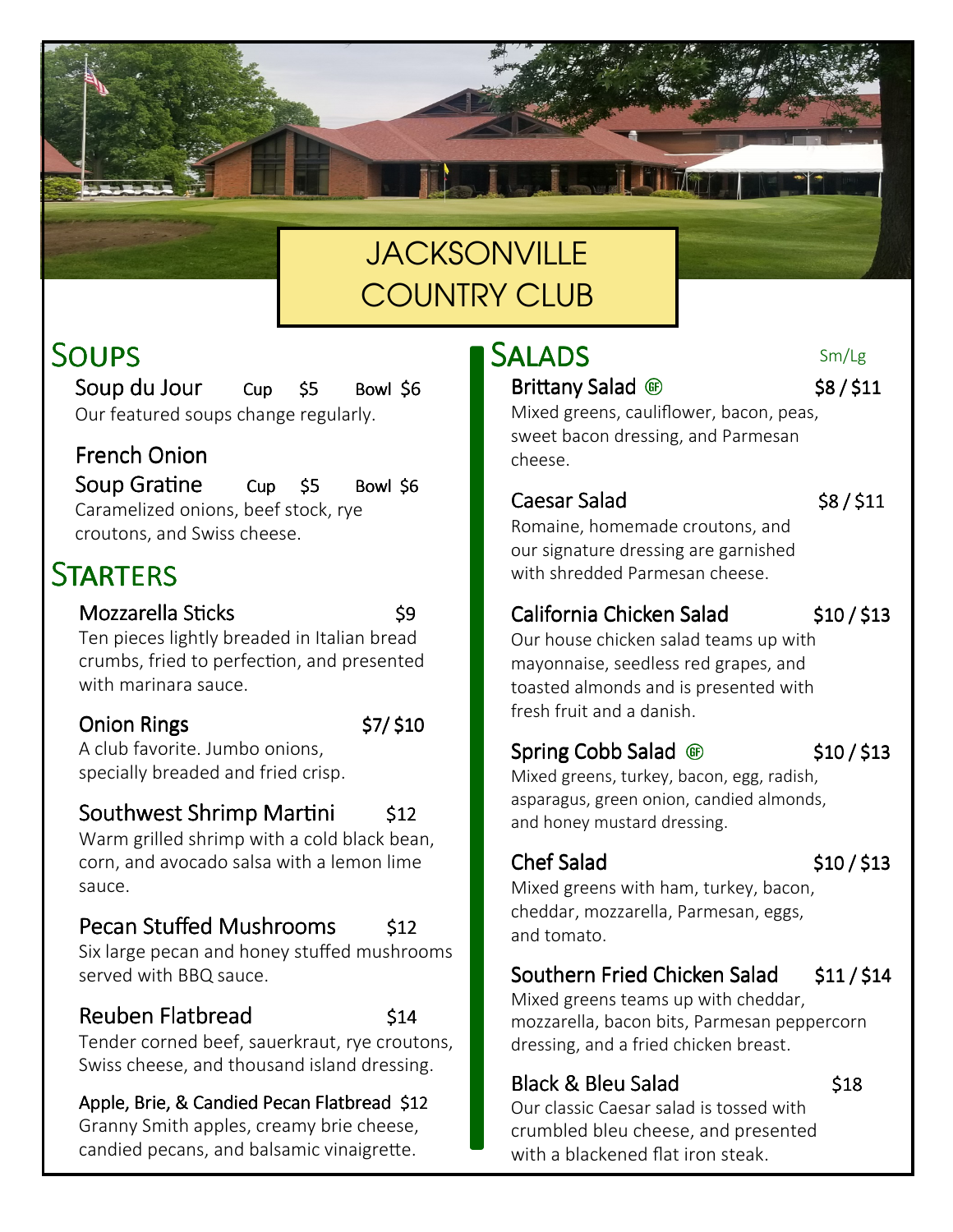# BUILD - A - SANDWICH

### 1. Choose your Protein:

1/2 lb. Angus Burger, Grilled or Breaded Chicken breast fillet, Boca Burger

### 2. Choose your Bread:

Bun, Grilled White Bread, Grilled Wheat Bread

### 3. Choose your Cheese:

American, Swiss, Shredded Cheddar, Shredded Mozzarella, Bleu Cheese

### 4. Choose your Vegetable:

Sautéed Mushrooms, Sautéed Onions, Jalapeños *Addional Toppings: Bacon Strips, Fried Egg, BBQ Sauce*

Presented with fries, lettuce, tomato, pickle, and onion.

\$12

# SANDWICHES

| Asian Chicken Wrap<br>Crispy chicken strips, rice noodles, almonds, lettuce, cabbage, and sweet Asian dressing.                                                                    | \$11 |
|------------------------------------------------------------------------------------------------------------------------------------------------------------------------------------|------|
| Chicken Bacon Ranch Wrap<br>Grilled wheat tortilla, mozzarella cheese, chicken, bacon, and ranch dressing.                                                                         | \$11 |
| Pork Tenderloin<br>Our over-sized pork tenderloin is breaded, deep fried, and topped with lettuce,<br>tomato, onion, and pickle.                                                   | \$11 |
| Chipshot<br>Shaved ham piled high with Swiss cheese on grilled white bread.                                                                                                        | \$11 |
| <b>Catfish Sandwich</b><br>Fried crisp and presented on a bun with tartar sauce, bacon, and tomato.                                                                                | \$13 |
| <b>Reuben Sandwich</b><br>Our slow roasted and fork tender corned beef on grilled marble rye with sauerkraut,<br>Swiss cheese, and thousand island dressing. Presented with fries. | \$13 |
| South Carolina BBQ Pork Sandwich<br>Slow roasted pork, sweet sauce, and Cole slaw on a toasted hoagie roll. Presented with fries.                                                  | \$13 |
| <b>Gloucester Cod Sandwich</b><br>Fried cod fillet on a hoagie roll with American cheese, shredded iceberg lettuce, tartar<br>sauce, and pickles.                                  | \$13 |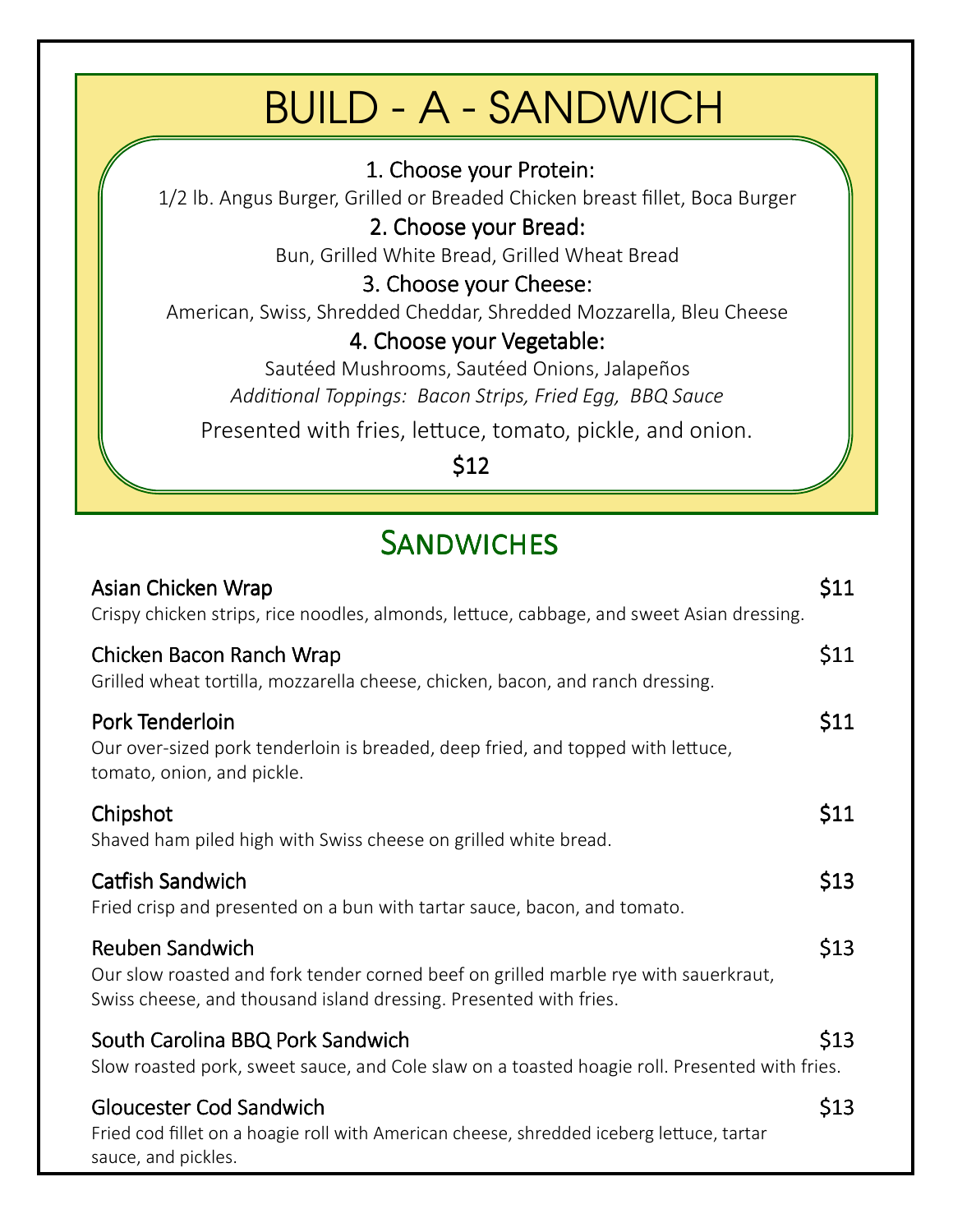| <b>STEAKS</b>                                                                                                                                                                                 |          |
|-----------------------------------------------------------------------------------------------------------------------------------------------------------------------------------------------|----------|
| 60Z \$28<br>Filet Mignon <sup>®</sup><br>In house cut and trimmed. Bacon wrapped and broiled to your liking.<br>Also available peppered and presented with garlic butter.                     | 80Z \$32 |
| Coulette Sirloin Steak ®<br>An eight ounce Coulette steak is cooked your way and full of marbling.                                                                                            | \$22     |
| Flat Iron Steak Ala Bleu<br>A half pound flat iron steak is broiled your way with bleu cheese and sautéed<br>mushrooms in demi glace brown sauce.                                             | \$22     |
| <b>Steak Sandwich</b><br>Four ounces of beef tenderloin is cooked your way. Served open-faced on white toast.                                                                                 | \$22     |
| CHEF'S SELECTIONS                                                                                                                                                                             |          |
| Fettucine with Chicken, Bacon, and Alfredo<br>Fettuccine noodles with chicken and bacon topped with alfredo cream sauce<br>and parmessan cheese.                                              | \$15     |
| The Wok<br>A chicken breast is cut and tossed with bell peppers, onions, broccoli, and your<br>choice of sauce (General Tsos, Spicy Plum, Orange, or Szechuan). Presented<br>over fried rice. | \$15     |
| <b>Potato Crusted Salmon</b><br>An eight ounce Norwegian fillet is grilled, coated with whipped potatoes, and<br>presented with a chive cream reduction.                                      | \$18     |
| Macaroni & Cheese Carbonara<br>Macaroni noodles are tossed with cream, cheddar, crisp bacon, garlic, and green<br>peas. Pasta is garnished with Japanese bread crumbs.                        | \$14     |
| Chicken Quesadilla<br>Grilled wheat tortilla, cheddar, mozzarella, grilled chicken, sautéed mushrooms,<br>onions, and bell peppers are cut into wedges and presented with a Caesar salad.     | \$15     |
| <b>Chicken Fried Chicken</b><br>Deep fried chicken cutlet, mashed potatoes, pan gravy, and vegetable.                                                                                         | \$15     |
| <b>Chicken Tenders</b><br>Six ounces of boneless breast meat is breaded and deep fried.                                                                                                       | \$15     |
| Catfish Fillets<br>Half portion \$15 Full portion \$18<br>Your choice of broiled, blackened, fried catfish fillets, or fried as fritters.                                                     |          |